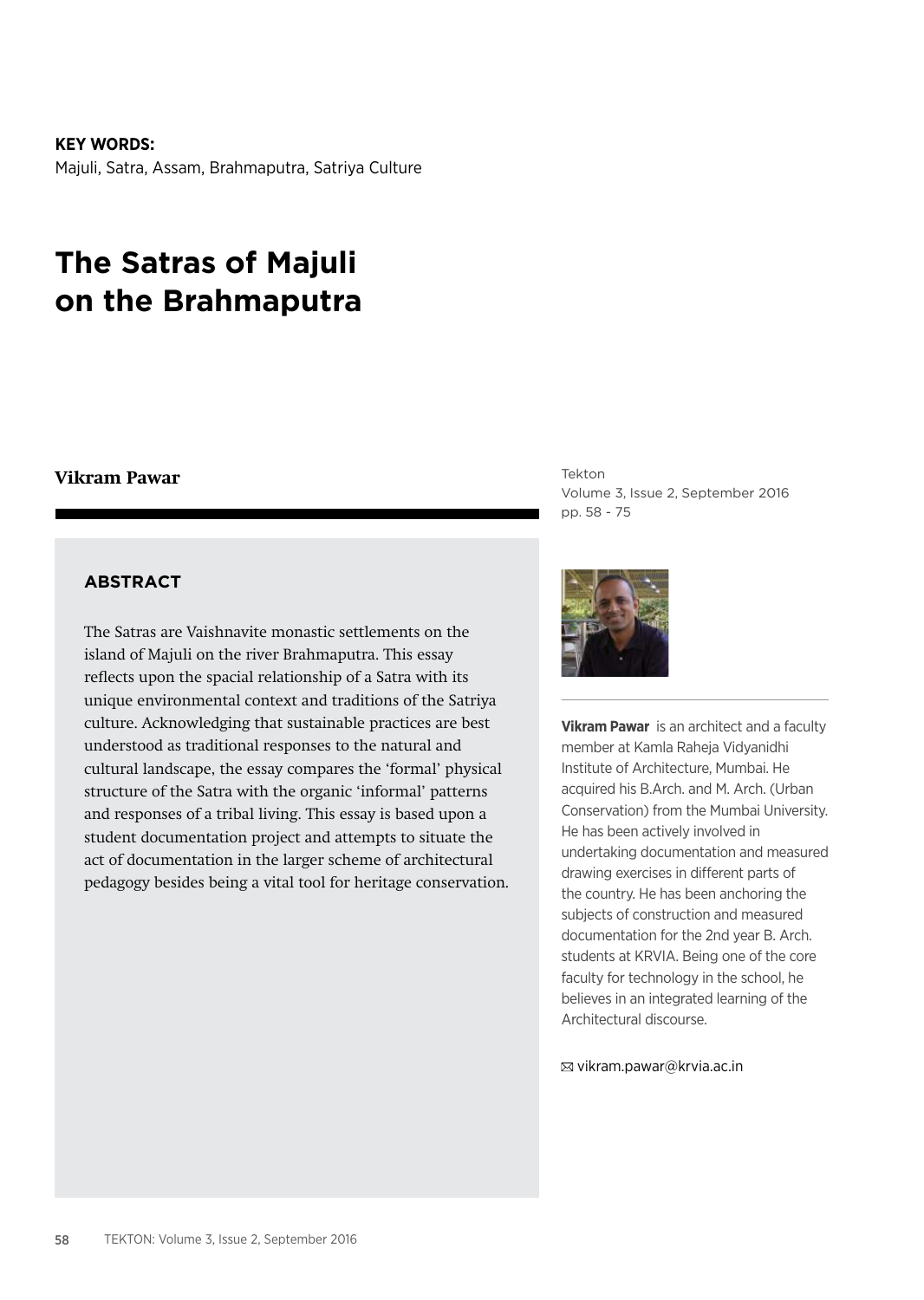

*Figure 1: Along the river Brahmaputra*

### **Introduction**

Around seventeen years ago a movement was started to list the island of Majuli on the Brahmaputra river, in the North-Eastern state of Assam as a World Heritage Site. It is the largest riverine island in India with unique cultural and natural heritage. After three failed attempts in 2004, 2006 and 2012, and in spite of the UNESCO's encouragement,<sup>1</sup> the ambition is still a distant dream. One of the significant cultural features of Majuli's heritage is presence of the 'Satras'- Vashnavite<sup>2</sup> monastic community settlements, etymologically meaning 'an assembly of devotees'.

This essay reflects upon the spacial relationship of a Satra with its unique environmental context and traditions of the Satriya culture. Acknowledging that sustainable practices are best understood as traditional responses to the natural and cultural landscape, the essay compares the 'formal' physical structure of the Satra with the organic 'informal' patterns and responses of a tribal living. This essay is based upon a joint student documentation project between Kamla Raheja Vidyanidhi Institute of Architecture (KRVIA), Mumbai and Guwahati School of Architecture (GSA), Assam. The essay

proposes a potential role of such an architectural documentation endeavor in strengthening the case of Majuli as a significant heritage site and therefore the treatment it deserves. The essay also briefly outlines the pedagogic process of documentation and its significance in the overall academic scheme.

### **Geographical Context of Majuli**

Majuli is located at a distance of around 350 km from Guwahati, the capital of Assam and is bounded by the river Brahmaputra on its south and its tributaries, mainly the river Lohiton on the north. Attributing to folklore and historical text, it is widely accepted that "the island has been a result of frequent earthquakes in the period of 1661-1696 which weakened the natural breaches in the upper reaches of Brahmaputra, leading to an extreme flood in 1750" (Assam State Gazetter, 1999; Gogoi and Borpujari, 2014). The Brahmaputra and one of its major tributaries Dihing once flowed parallel and close to each other. This flood diverted the Dihing upwards by around 190 km, resulting in the birth of the Majuli Island (Sarma and Phukan, 2004).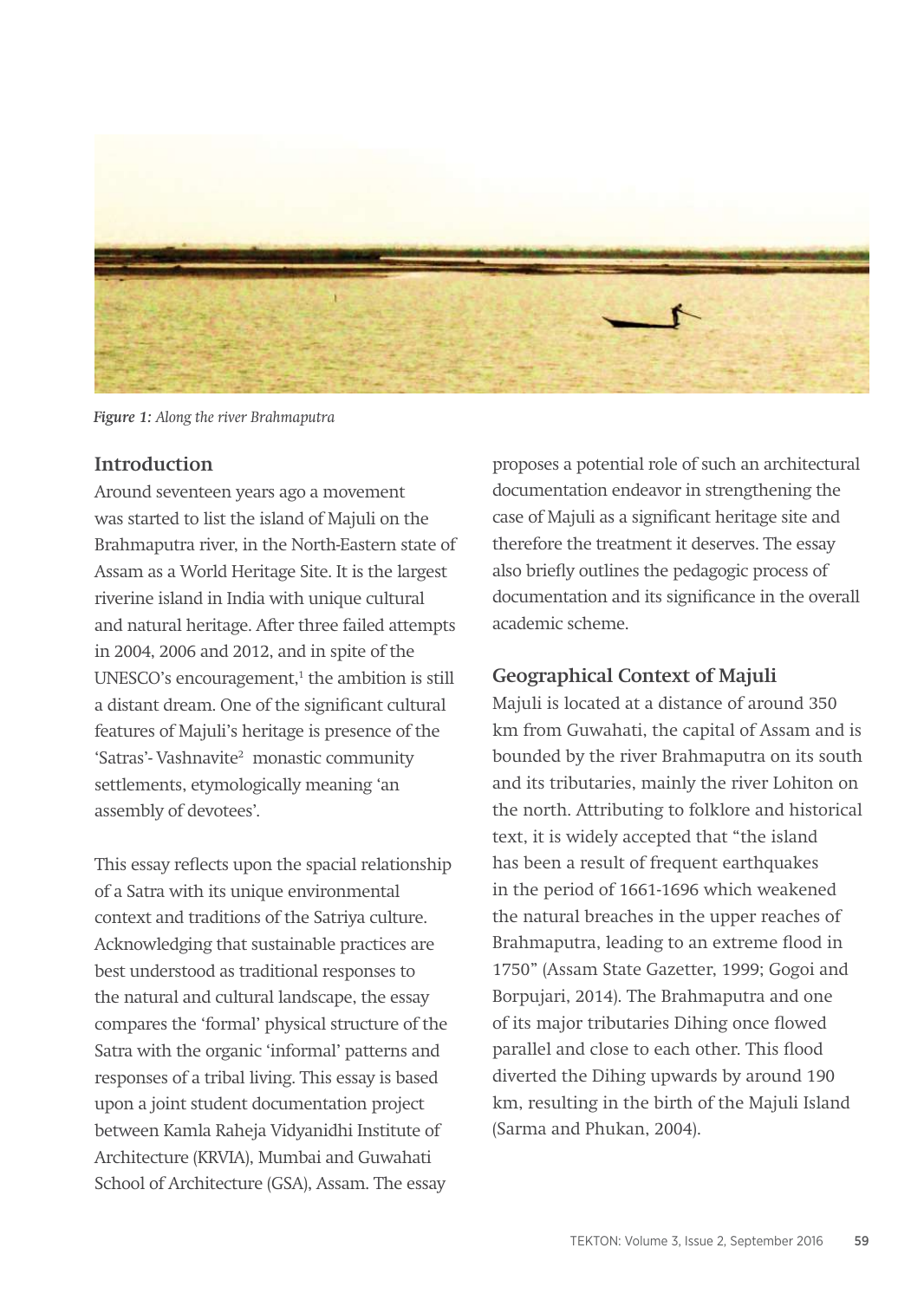

*Figure 2: Ruddy Shelduck and other birds near Dokhinpathin, Majuli*

Over the centuries, fertile deposits and abundance of water on the island has led to a rich biodiversity attracting and supporting a diverse avian fauna (**Figure 1, 2**). Majuli once comprised of 15 large and small islands in 1792, and had officially recorded area of 1255 sq.km. in 1901. It has been constantly undergoing erosion & silting processes- eroding at a much rapid pace along the southern bank and depositing at a slower rate along the north bank resulting in consolidation of the multiple islands as one with numerous wetlands and swamps and in reduced area coverage of 421.65 sq.km. in 2001(Sarma and Phukan, 2004).

### **The Peoples of Majuli**

Negotiating these constantly shifting edges and the resultant displacements are the people on Majuli who are predominantly in the following groups:

 1. **Monks of the Satra**: They are Assamese Vaishnavite<sup>3</sup> monastic community in the Satras. They believe in the *Eksarana Dharma* (Shelter-in-One religion) propagated since 16th century (Neog, 1980).

 2. **Sonowal Kacharis**: The gold craftsmen to the Ahom Kings and followers of *Mahapurusha Vaishnav* Dharma. However, many have retained their sacrificial customs which predates their

conversion to Vaisnavism (Saikia, 2013; Bhadra, 2014; Bordoloi, 1991).

 3. **Deoris**: An Indo- Mongoloid race of Tibeto-Burman linguistic group and the erstwhile priests of the ruling Chutiya lineage and believers of primordial power called Kundimama equated to Siva<sup>4</sup> & Sakta<sup>5</sup> cults (Assam State Gazetter, 1999).

 4. **The Mising**: A tribe of Tibeto-Burmese origin (Bordoloi, 1991; Pegu, 2014).

The study of the Satriya culture, life and rituals in a Satra, and its settlement represents the formal structure of a settlement on the island. On the other hand examining the narrative of the Mising tribe reveals tribal intuitive response to the environment. Both these provide an interesting comparison.

### **The Satriya Tradition, Arts and Crafts**

The Satras were founded by the saint- scholar Sankardeva, also a poet, playwright, socialreligious reformer along with his followers with the patronage of the Ahom Kings of Assam around 16th century. The website of Auniati Satra,<sup>6</sup> one of the significant Satras of Majuli, describes them as "places where the Vaishnavs dedicate themselves to serve God and also inspire people to follow the path of devotion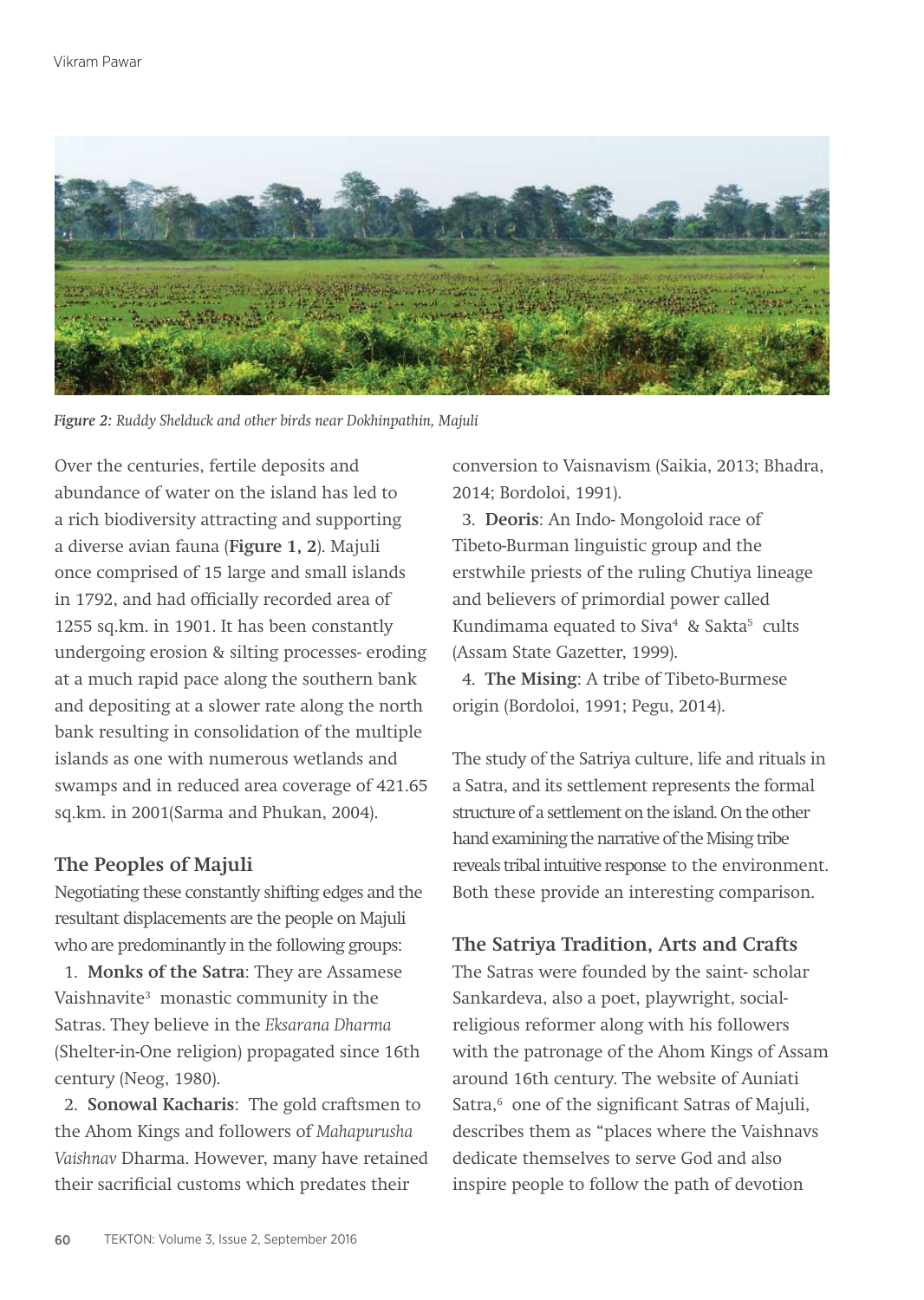towards God. They make use of various ritual and devotional performances to inspire the masses into practicing the principles of Vaishnavism and realize that belief in one God is the means to achieve eternal peace." In one of the local publications, Dr. Pitambar Dev Goswami, the present *Satradhikar* (spiritual head) of Auniati Satra, is quoted as stating that the main objective of a Satra, as an institution,

# **The arts, both literary and performative as well as crafts used in these performances have been developed over centuries and have made the Satra an important centre of art and culture in Assam.**

is "to motivate people to realize the existence of the Supreme power of the world through spiritual performances and Sharana -daily and occasional prayers and rituals." (Kakati, 2010).

The arts, both literary and performative as well as crafts used in these performances have been developed over centuries and have made the Satra an important centre of art and culture in Assam. In the year 2000, through a conference held for the purpose, the Satriya dance got its due acknowledgement as one of the eight classical dances of India (Kothari, 2013).

Majuli once had as many as 65 Satras on the island, around 22 have survived (Karmakar, 2016, Kakati, 2010) of which only 10 are active. Each Satra observes a combination of arts and craft practices but has developed an identity of being a repository of specific art forms. For example, the Satras of Auniati, Dokhinpat, Benganaati, Bhogpur, Garamur and Kamalabari (including Uttar & Notun) are known for their



*Figure 3: Mask making is an important craft practiced in Satriya culture. The mask above is used in Raasleela performances at Dokhinpat Satra*

contributions in the field of Satriya dance forms, songs and literature. The Satras of Chamaguri and Notun Chamaguri have received accolades for their mask making crafts (**Figure 3**). Fan making is another craft practiced in the Satras of Nutan Kamalabari and Auniati (Kothari, 2013; Kakati, 2010). The Satras have also been instrumental in promoting and contributing towards education, health care, relief and other formal developments on the island.

Satra, as established by Sankardeva spread the message of *Bhakti* (devotional) movement in Assam and helped in bringing reforms within the caste based Indian society by giving an opportunity and enabling individuals from tribal communities which were considered as lower caste to be equivalent to the upper castes. Given the large tribal population of Assam including the rulers, Satriya culture found ready acceptance. Their predominant challenge was from the Sakta and Shaivite practices (Saikia, 2013; Dutta, 2004).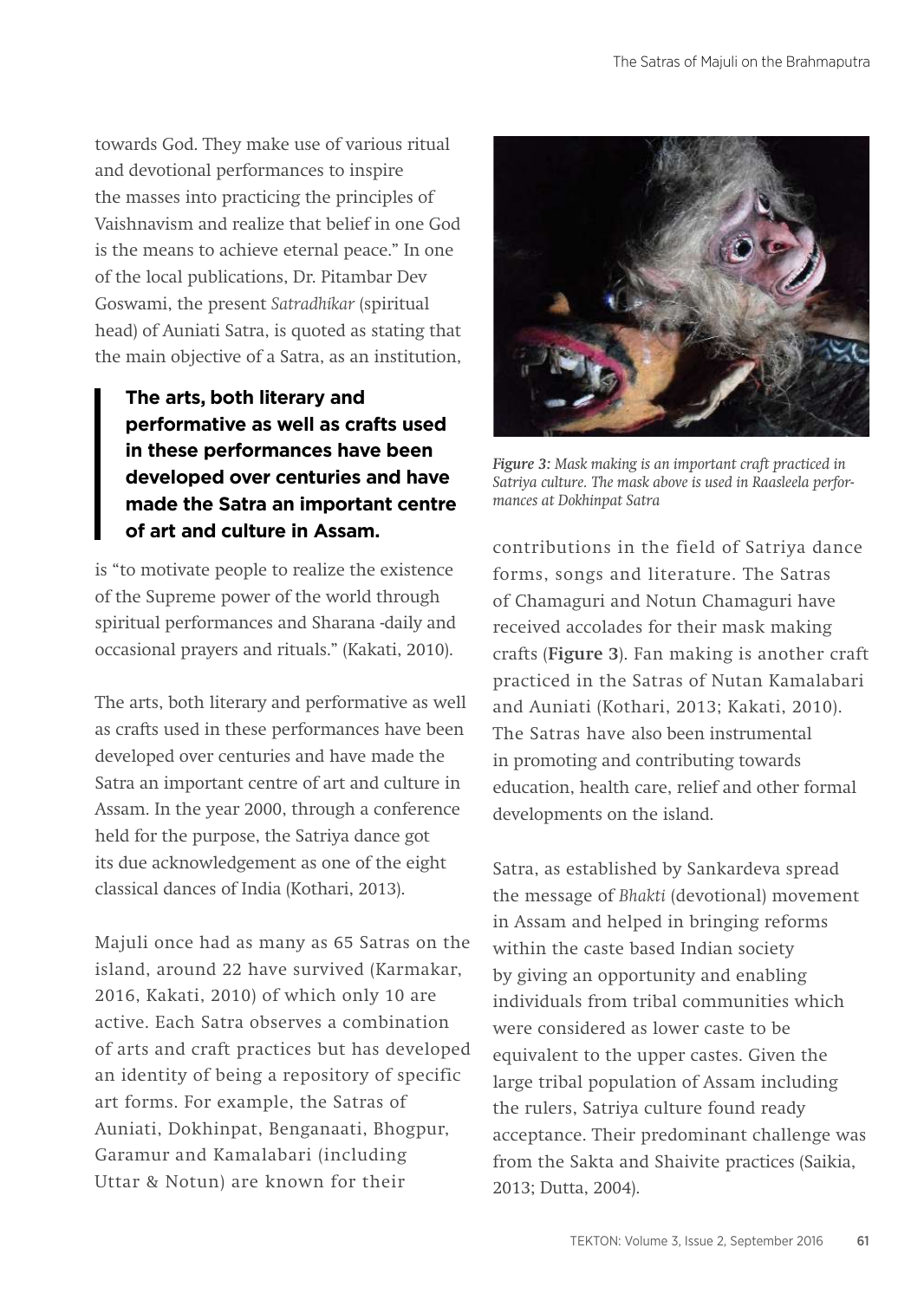

*Figure 4: Idols being readied for Raasleela, Dokhinpat Satra*



After Sankardeva, over centuries, four predominant sects or *sanghatis* emerged within the Satriya practice based largely on the beliefs of their initiators but which can be seen vis-à-vis their stance with the *varna* system (Saikia, 2013). 1. Purush Sanghati: Maintained the belief in the original teachings of Sankardeva. 2. Kala (Kâl) Sanghati: Further challenged the social order and found followership from the people across all castes and some Muslims as well. 3. Nika Sanghati: Sought to renew the strict adherence to purity, as preached by Sankardeva. Could be considered as "born again".

4. Brahma Sanghati: Reverted to the pre Satra belief in the Brahmin dominated social order.

The three orders of Brahma, Purush & Kala Sanghati are also understood to be the three forces and part of the "*Mahapurush*" representing soul, physical flame (energy) and skills/ arts respectively (Ganguli, 1896). The Nika Sanghati introduces the concept of purity to the mahapurusha (Chatterji, 1978). Indraneel Pegu (2014) cites Damrudhar Nath (2009) while mentioning that "Satras belonging to all four Sanghatis are found in the Island. Auniati, Garamur and Dakhinpat Satra belongs to Brahma Sanghati, Kamalabari Satra belongs to Nikah Sanghati while Bengena Ati and Chamaguri Satra belong to the Purusha Sanghati. Although Kal

**The Satras have their influence in the religious, cultural and social life of the people in Assam and have made Majuli the principal seat of pilgrimage for their followers- the lay people initiated in the** *Eksarana Dharma* **in Assam and neighboring states who contribute to the Satra economy through taxes and other religious duties.**

sanghati do not have Satras but at present there are a few villages of the Mayamara sect that belong to that order."

### **The Satriya Performances**

Thus the Satras have their influence in the religious, cultural and social life of the people in Assam and have made Majuli the principal seat of pilgrimage for their followers- the lay people initiated in the *Eksarana Dharma* in Assam and neighboring states who contribute to the Satra economy through taxes and other religious duties. The daily rituals are performed in the form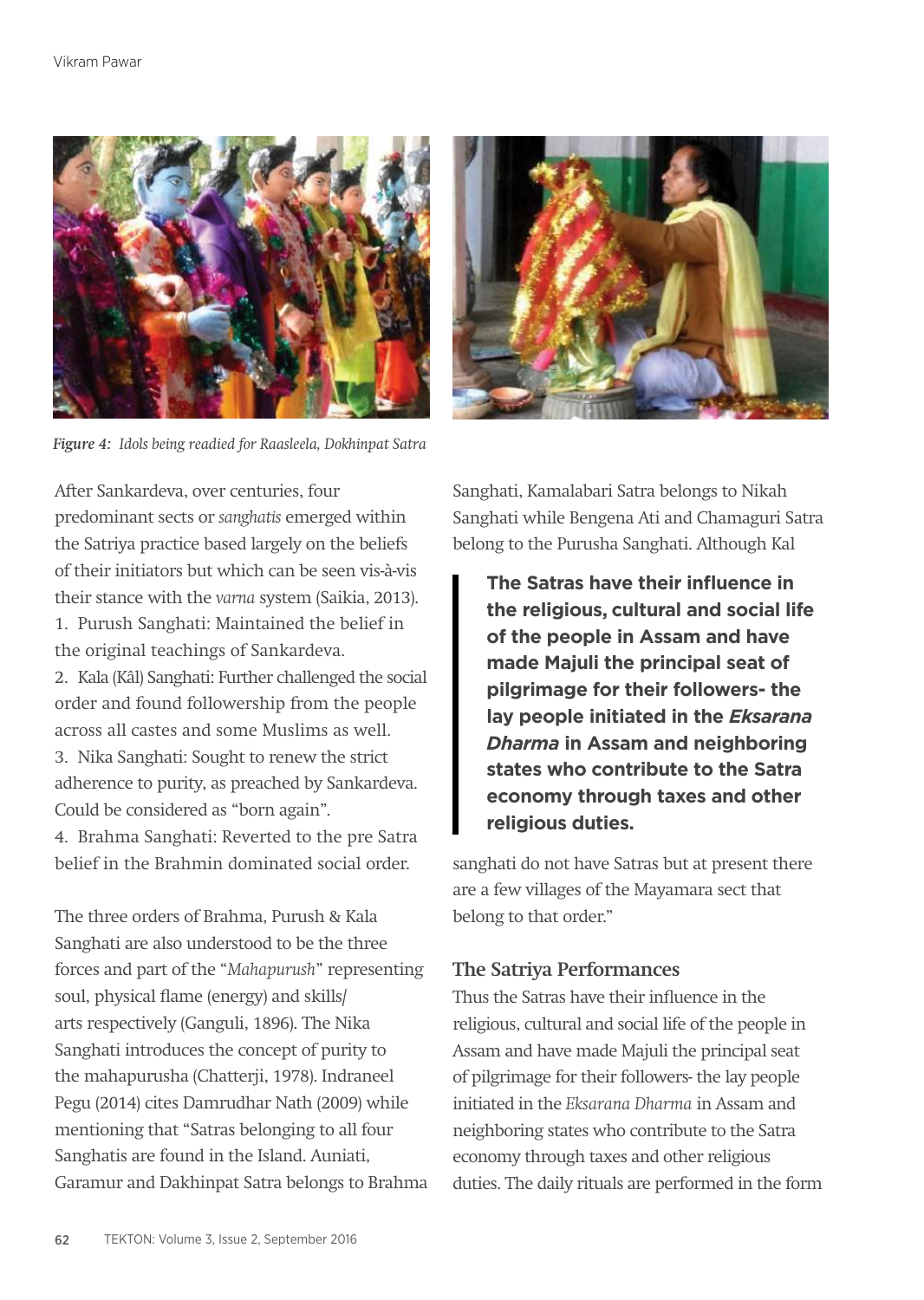

*Figure 5: The Dashavatar of Krishna performed during the Raasleela in Dokhinpat Satra*



*Figure 6: Lamp flags made out of bamboo used for the evening light show in Auniati Satra*

of devotional songs and dances as practices of some of the 14 Prashangas (prayers). The songs "Bongeet" Matiakhara, and dances include Jumora, Chali, Notua, Nande Vringee, Sutradhar, Ozapali, Apsara, Satriya Krishna and Dasavatar. These daily rituals along with celebration of religious festivals and observance of birth and death anniversaries of founders of the Satra and recitation of rhymes and scriptures of Lord Krishna form the cultural core of the Satriya practice (Kakati, 2010; Kothari, 2013).

The three-day long *Raas* festival around November, depicting the life of Krishna, engages almost every person on the island. Our study was timed to coincide with the preparation and the final performance of the *Raasleela* (**Figure 4**). The central space called the *Namghar* (the prayer hall) becomes the stage while the peripheral space beyond the massive columns accommodate the audience. Devotees from across Assam come to witness the *Raas.* The performances depict snippets from the life of Lord Krishna. The *'Dashavatar'* (**Figure 5**) where Krishna reveals himself as one of the ten forms of Vishnu, is the most popular at the Dokhinpat Satra. The evenings are lit with hundreds of oil

lamps rendering the place in a warm glow. At Auniati, series of *Aakashbanti*, skylamps made of crafted Bamboo (**Figure 6**) enhances the ambience further.

# **The Settlement of a Satra**

A Satra is largely a self-sustained community for its day to day functioning and like any Indian village has in-house tradesmen viz. carpenters, weavers, boat-makers, potters, tailors, etc. Sometimes, they may also employ craftsmen from adjacent villages. The subsistence is largely agrarian and the diet involves simple vegetarian food of rice, lentils and vegetables grown within the Satra or bought from the nearby market. Paddy is grown in the fields surrounding the Satra. Cows are maintained for dairy requirements. Fields are cultivated with help of labour from adjacent villages or migrant workers.

Three representative Satras were chosen for documentation out of the ten active ones on the basis of their historical, cultural and architectural significance; ability to retain their characters through times and frequent relocations, and accessibility in terms of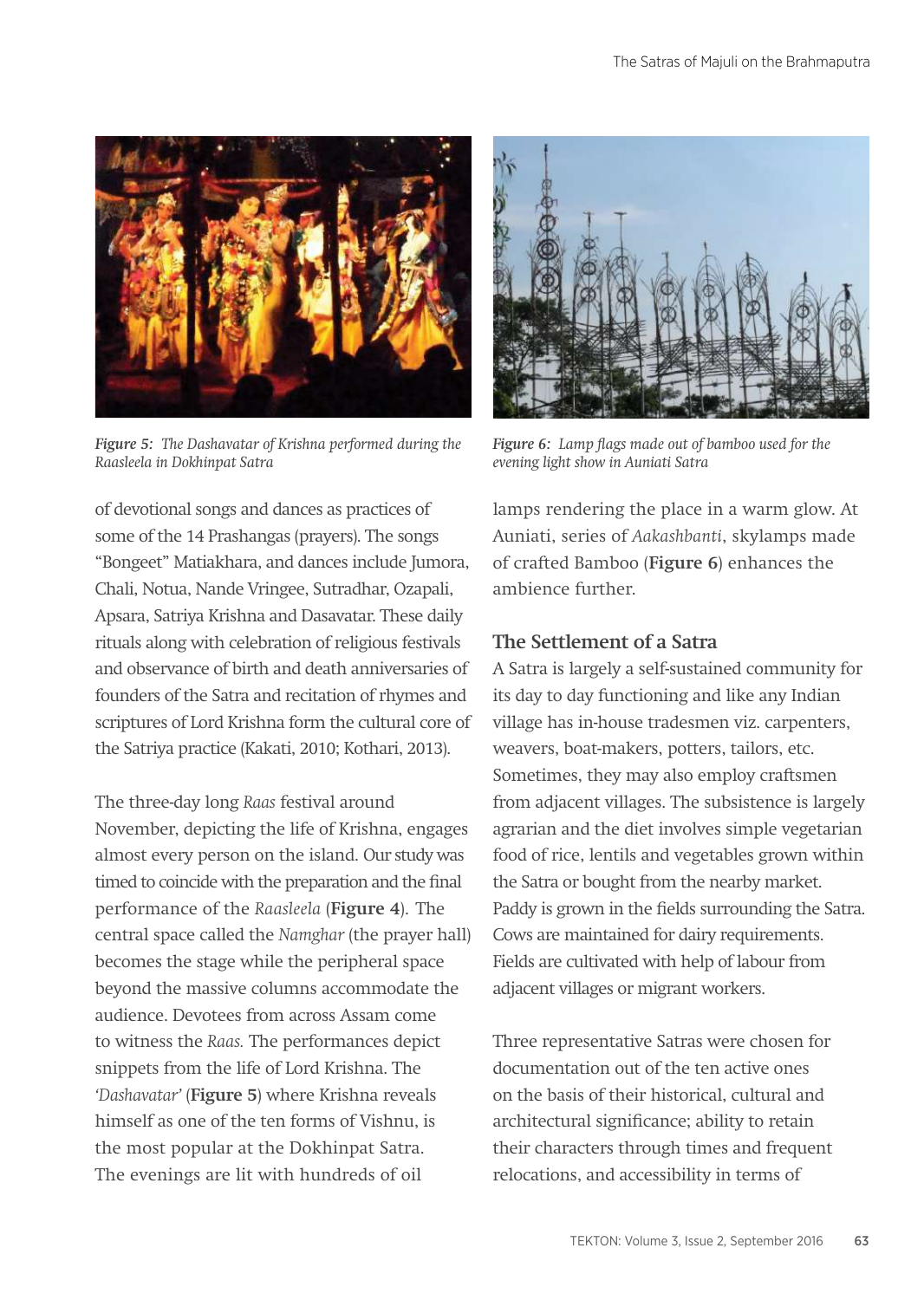

*Figure 7: Location of three Satras with reference to Jorhat (Neemati Ghat)*

permissions and commuting distance from the place of accommodation. These were **Dokhinpat**, situated on the eastern part of the

**The physical space of the Satra is arranged as a formal gridiron and comprises of a centrally placed Namghar (Prayer Hall) and Manikut (Sanctum Sanctorum) around which are organized other spaces.**

island and the oldest surviving Satra, **Auniati,** situated on the western part and the largest, and **Nutan Kamalabari**, situated centrally nearer to the market place (**Figure 7**). The documentation primarily focused on the built spaces and their relationship with the surrounding landscapes.

### **The Form and Space of a Satra**

The physical space of the Satra is arranged as a formal gridiron and comprises of a centrally placed *Namghar* (Prayer Hall) and *Manikut* (Sanctum Sanctorum) around which are organized other spaces such as the *Karpat*  (gateway of the Satra), residence of *Satradhikar* (the head of the Satra), store-house, quarters for *bhaktas* (disciples), guest house, etc. This organization typically divides the courtyard around the Namghar into four parts. Each part has an excavated water body with rich biodiversity including fish. This serves as waste water recycling and also nourishes a rich ecology. The water from these ponds is used for non-potable needs. The rear portion of the quarter accommodates private portions of the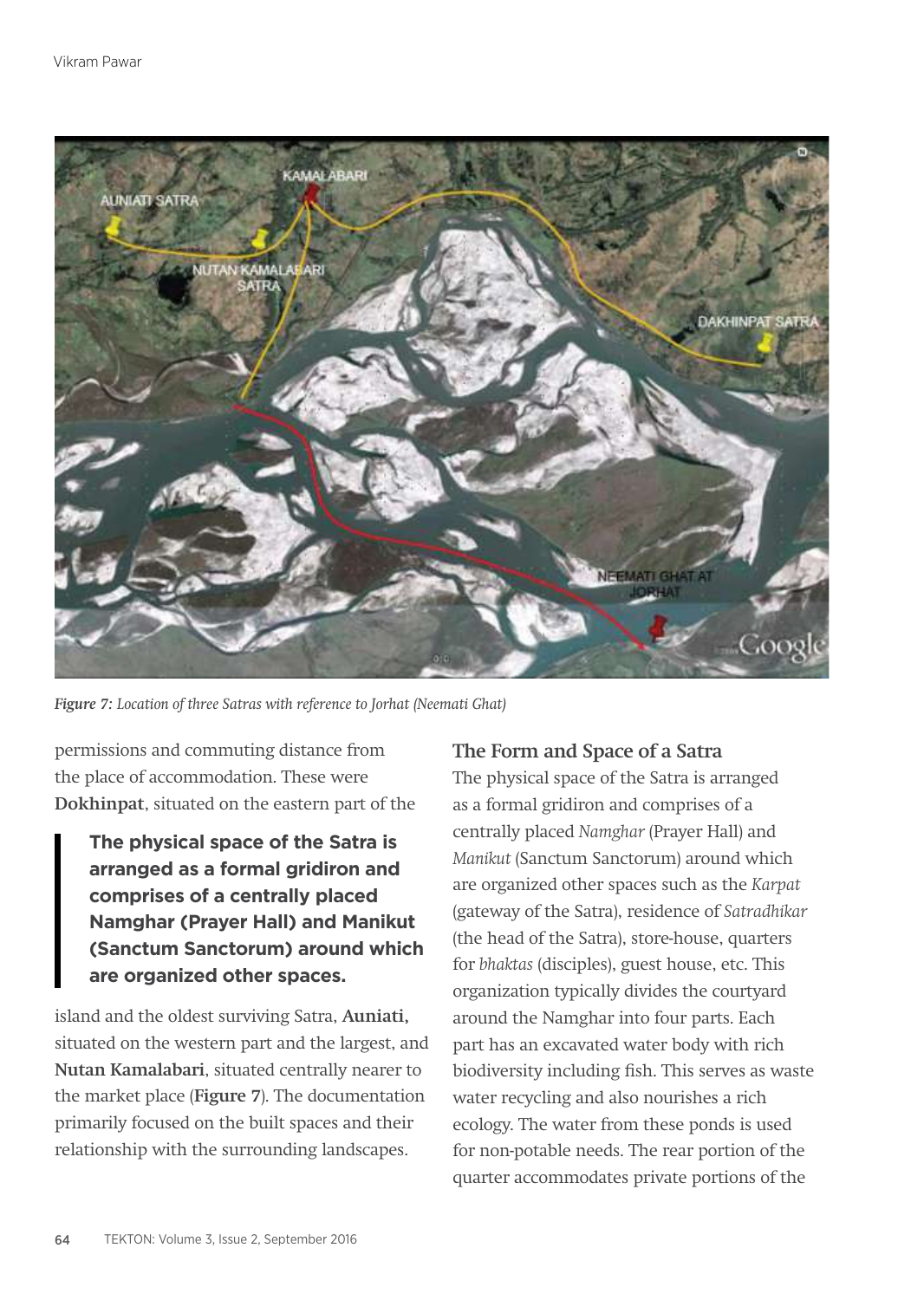

*Figure 8: Site layout of Dokhinpat Satra. Credit: KRVIA Students' work 2010*

residence including kitchen and has wells, and in more recent times receive treated water through pipelines (**Figure 8, 9, 10**)

These rectangular settlements with each side ranging from 300-500 meters exhibit a unique tradition of sustainable planning of settlements arranged as a gridiron. The 40 to 70 residential

units on each side of rectangle forms the envelope to the central space.

### **The Built Form and Construction**

The plinths of the Namghar and the residential units are constructed out of the soil excavated for formation of the ponds. Above this plinth the construction is of timber frame with wattle &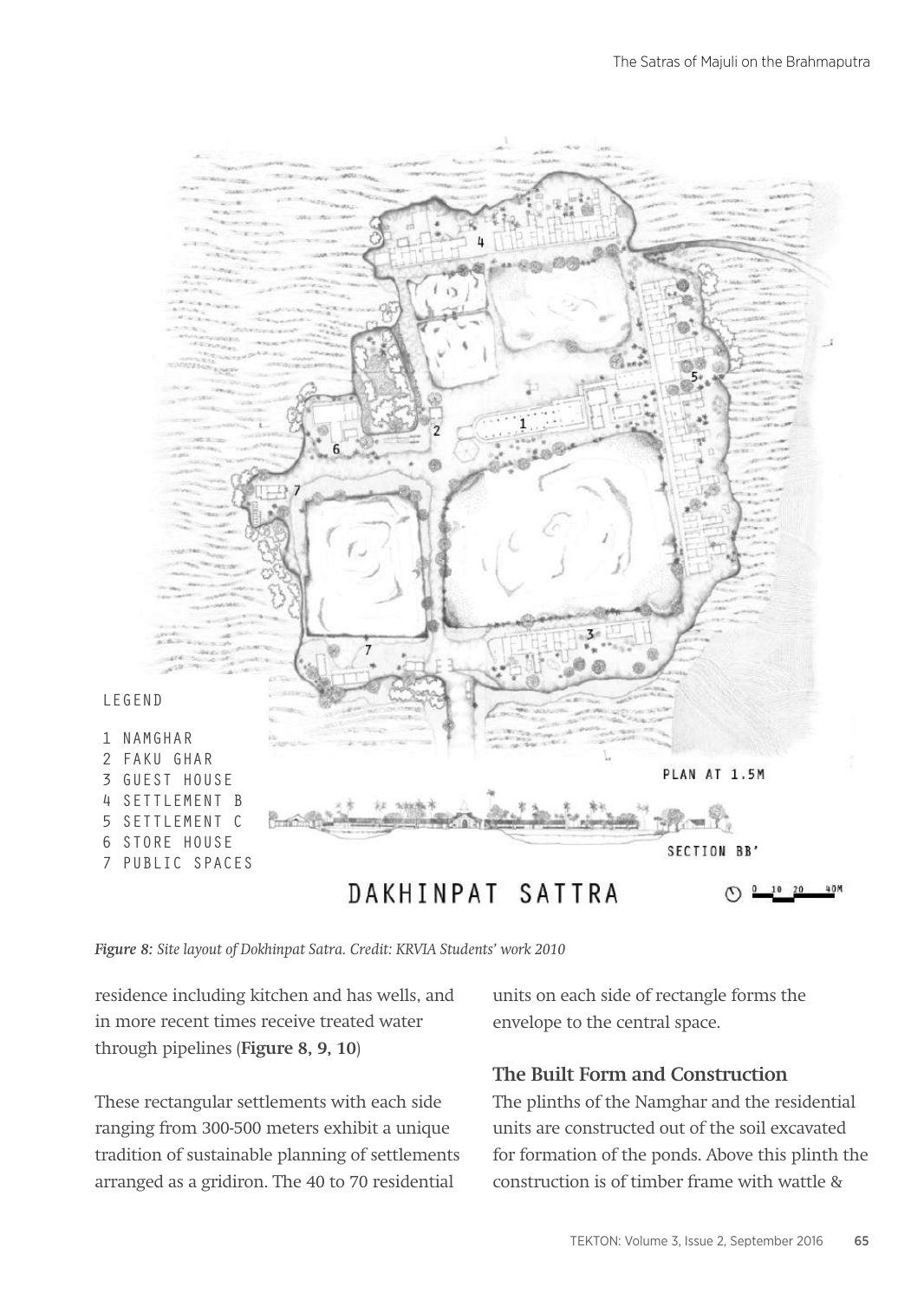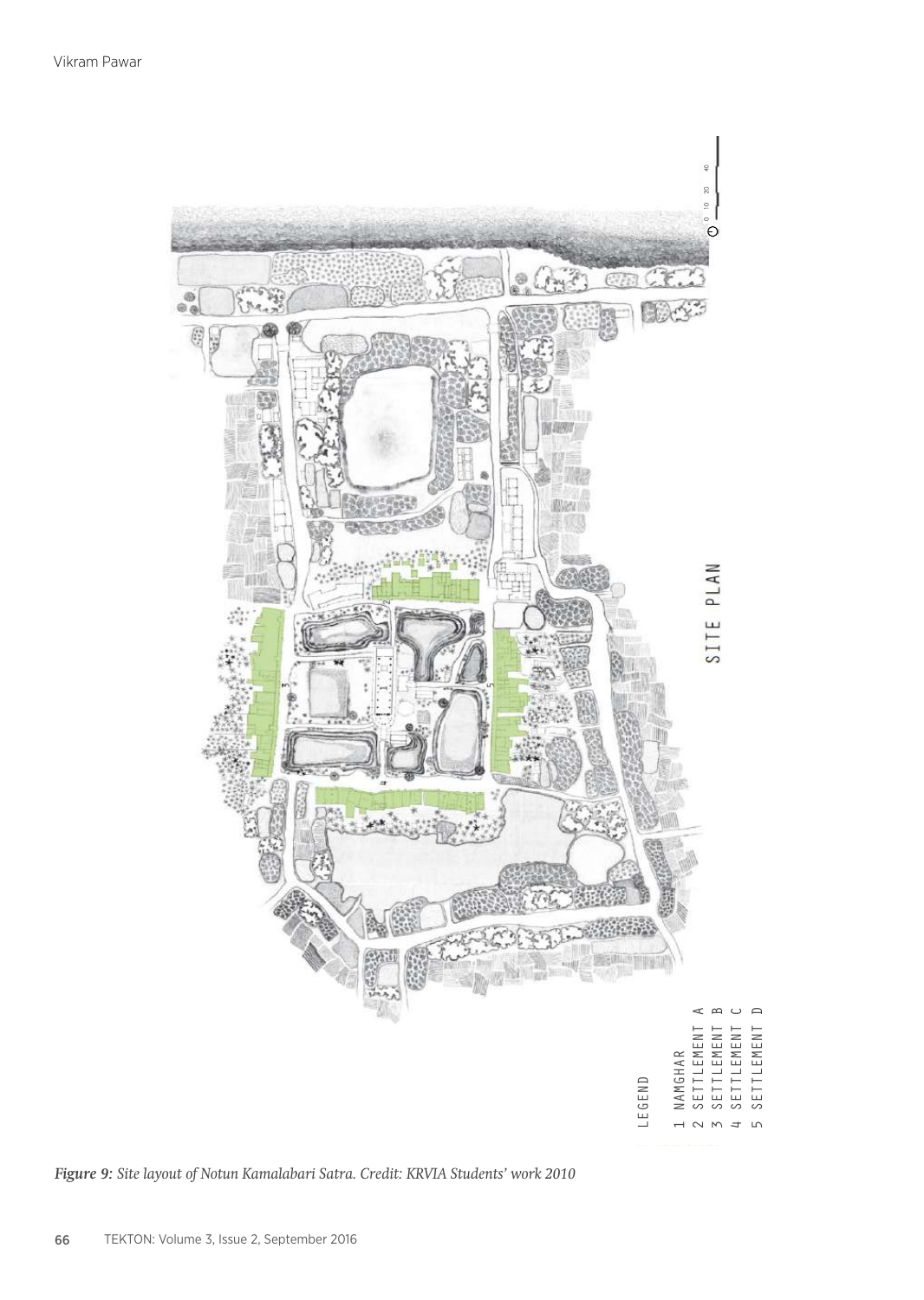

*Figure 10: Gridiron layout of Auniati Satra. Credit: KRVIA Students' work 2010*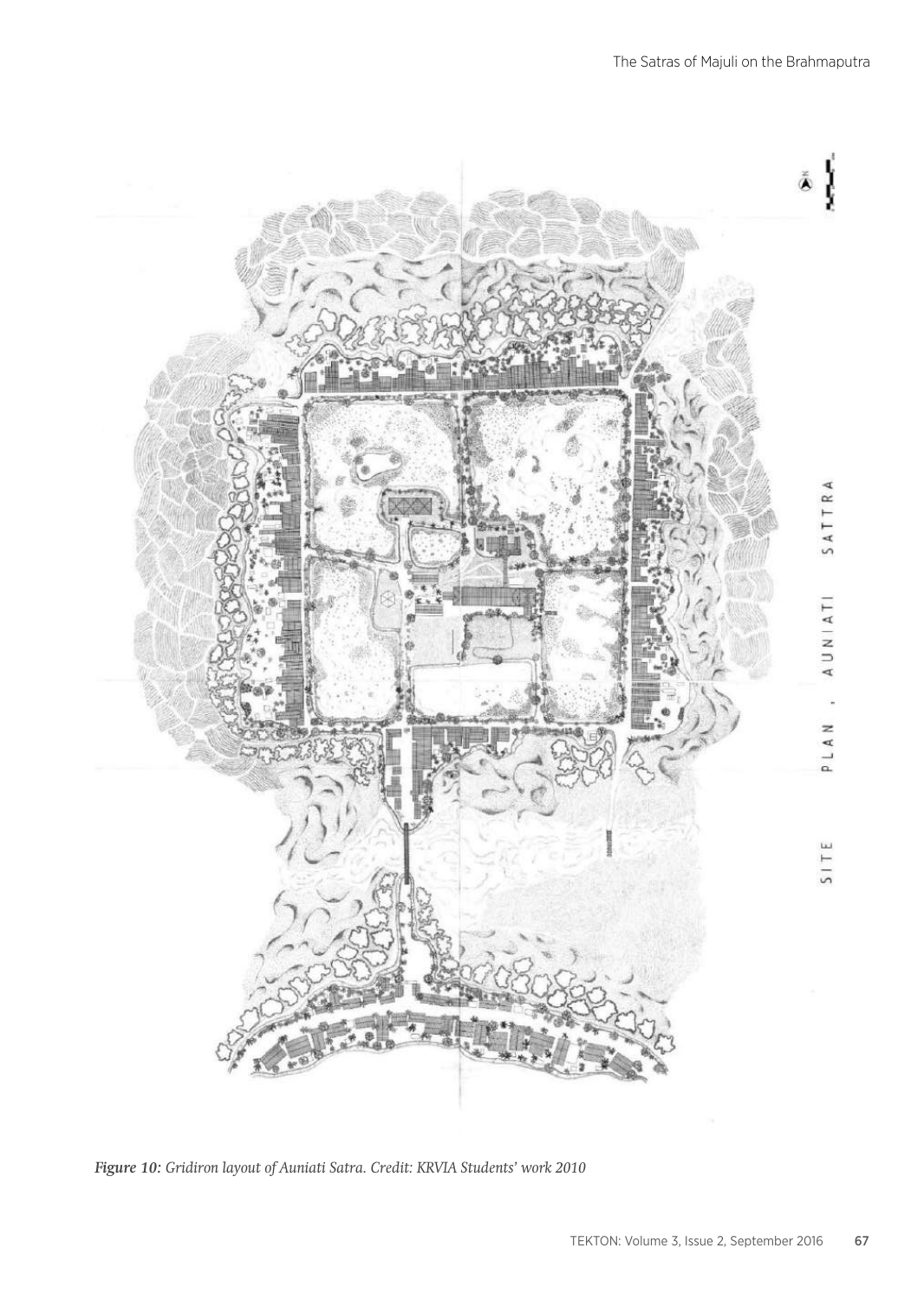

*Figure 11: Mud plinth of Namghar, Dokhinpat Satra*



*Figure 12: Mud plinth in residences, Auniati Satra*



*Figure 13: Spire clad in copper sheet, Namghar, Dokhinpat Satra*



*Figure 14: The interior being readied for the Raasleela. Note the size of solid timber posts which have been draped by fabric.*



*Figure 15: Model of Post and Lintel timber construction of Notun Kamlabari Namghar. Credit: KRVIA Students' work 2010*



*Figure 16: Model of Post and Lintel timber construction of Dokhinpat Namghar, Credit: KRVIA Students' work 2010*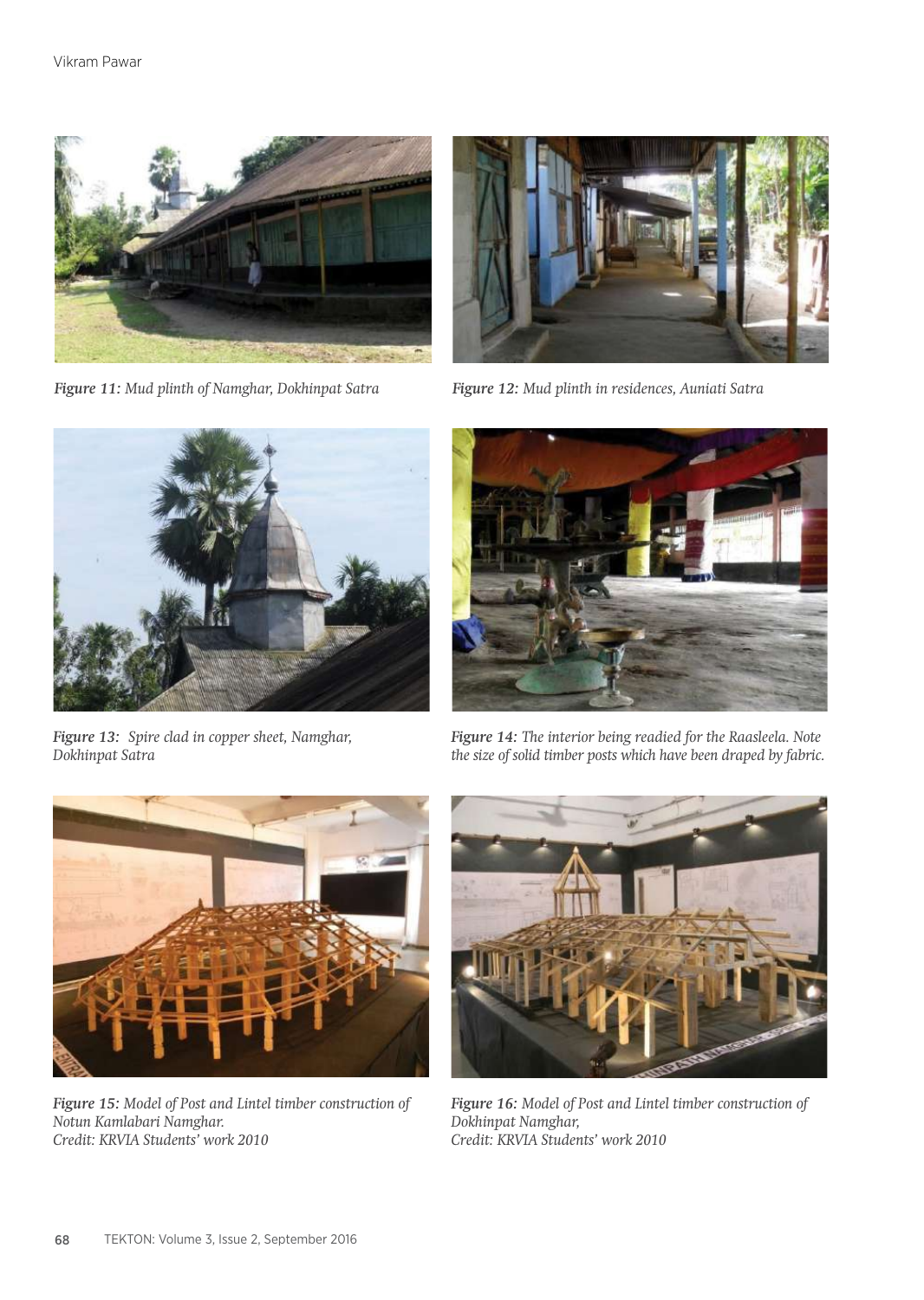

*Figure 17: Section through the Namghar, Dokhinpat Satra Credit: KRVIA Students' work 2010*

daub (bamboo matt panels plastered with mud mortar on either side). The sloping roof is made up of timber frame and covered with corrugated metal sheet cladding. More recently masonry construction using burnt brick is also seen. (**Figure 11, 12**)

The roof form of Namghar is more elaborate and extends over a relatively larger span (**Figure 13**). Namghar of Dokhinpath Satra, the oldest surviving Satra, utilizes post and lintel construction of a robust nature wherein the timber sections for the column posts are 900 mm in diameter (**Figure 14**). The Namghar at Nutan Kamlabari utilizes timber truss construction leading to more economical use of timber, while the more recent at Auniati utilizes steel trusses for its roof.

# **The Mising Tribe on the Island and their Settlement**

In Majuli, one of the predominant settlement pattern other than the Satra is that of the Mising tribe, which has immigrated from Arunachal Pradesh and settled in Majuli over centuries. This settlement is presented here through a photographic survey to compare the responses of a tribal community and that of a Satra to the flood prone fertile plains in the basin of Brahmaputra. The Mising tribe is patriarchal and have Tibeto-Burmese origin. They believe in Donyi-Polo (sun and moon) and over time have been absorbed into Hindu fold. Some may also follow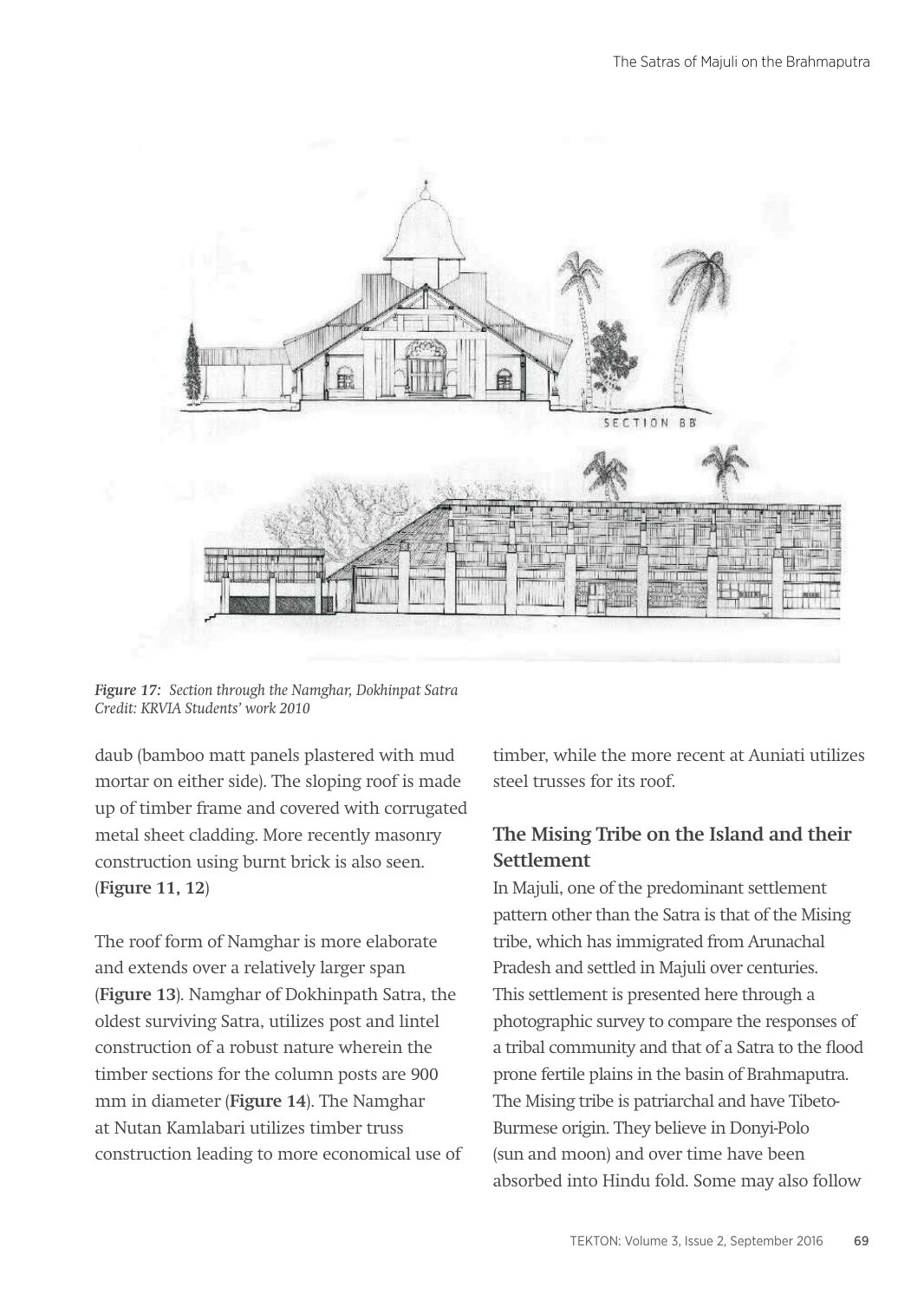

*Figure 18: Spinning and weaving as the primary occupation of the Mising tribe*



*Figure 19: Bamboo craft is evident in furniture as well as architecture*



*Figure 20: The changghars (stilt houses) in the Mising settlement*

Christianity (Pegu, 2014). Their traditional occupations include weaving, fishing, gathering, pig and poultry rearing, agriculture, bamboo crafts etc. (**Figure 18, 19)**. Their diet comprises of fish and meat (pig & poultry).

Apart from the isolated changghar (stilt house) strewn across the landscape as individual structures, we noticed that the two tribal settlements that we came across on way to Dokhinpat Satra as well as the Mising tribe village which we were invited to, were along the primary access road. (**Figure 20, 21**).



*Figure 21: Bamboo bridge leading to a stilt house (concrete is the modern alternative to wooden post)*

The *changghars* are of light weight bamboo or timber structures on stilt, traditionally of wood post but more recently of concrete post. In recent times these structures also utilize wattle & daub construction (Timber frame with bamboo matt infill, plastered from both sides). The sleeping accommodations were organized around the kitchen, which itself was where the family got together and guests were invited for hospitality (**Figure22, 23**). Dung plastered low level ground is used for poultry, pig rearing and other occupational activities.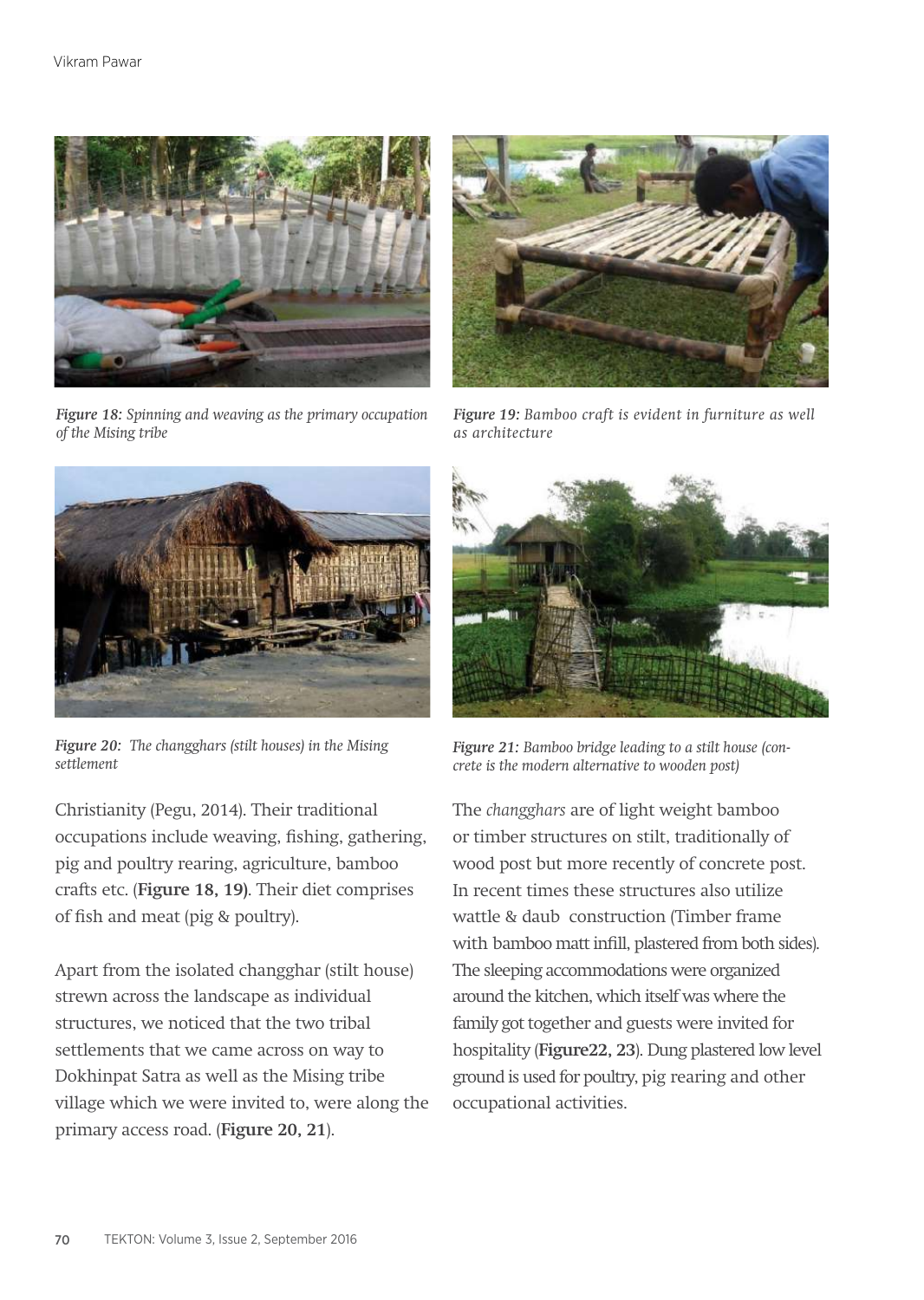



*Figure 22:The kitchen is where guests are invited, fireplace on a split bamboo floor*

*Figure 23: The private quarters seen from the kitchen*

# **Comparing a Satra with the Mising Settlement**

While a Satra represents the formal structure of society based on response to cultural conditions, the tribal way of living is a response to the natural conditions. For many centuries, the tribals have been conditioned into believing that their responses have been inferior to the extent that during the prevalence of *varna*  system, the tribals were outside the *varna*  system- the outcasts. Satra offered them an alternative, yet inside a Satra – residences or the Namghar are not built with bamboo on stilt. A Satra embraces itself more firmly to the land and makes soil embankments around it trying to protect itself from the annual erosion of Majuli caused by the course correcting Brahmaputra.

In both cases traditional patterns evolved and have been reflected in their respective architecture. Both these have withstood tests of time, responded to the demands of the natural forces and have demonstrated ecological sustenance. The Satra has also demonstrated a way of living which

sets to achieve community living and growth in knowledge, skills & spirituality. Some of these institutions have positioned themselves as central to their neighbourhood's wellbeing and growth. The institution of Satra has played an important role in the spiritual and physical growth of the region in the past. Today while we struggle to create harmonious coexistence of people, amongst themselves and with their natural environment in our cities, these Satras have established distinct identities and also have been able to reach out to the remote lands and influence their way of life. The tribal community living on the other hand, reflects a culture that is more reverent, dependent and respectful of its natural environment. In the flood plains of the Brahmaputra, these are two diverse responses to natural conditions- one of resistance and the other of resilience. There are many more lessons to be learnt from juxtaposing a traditional formal system with the tribal responses of a region.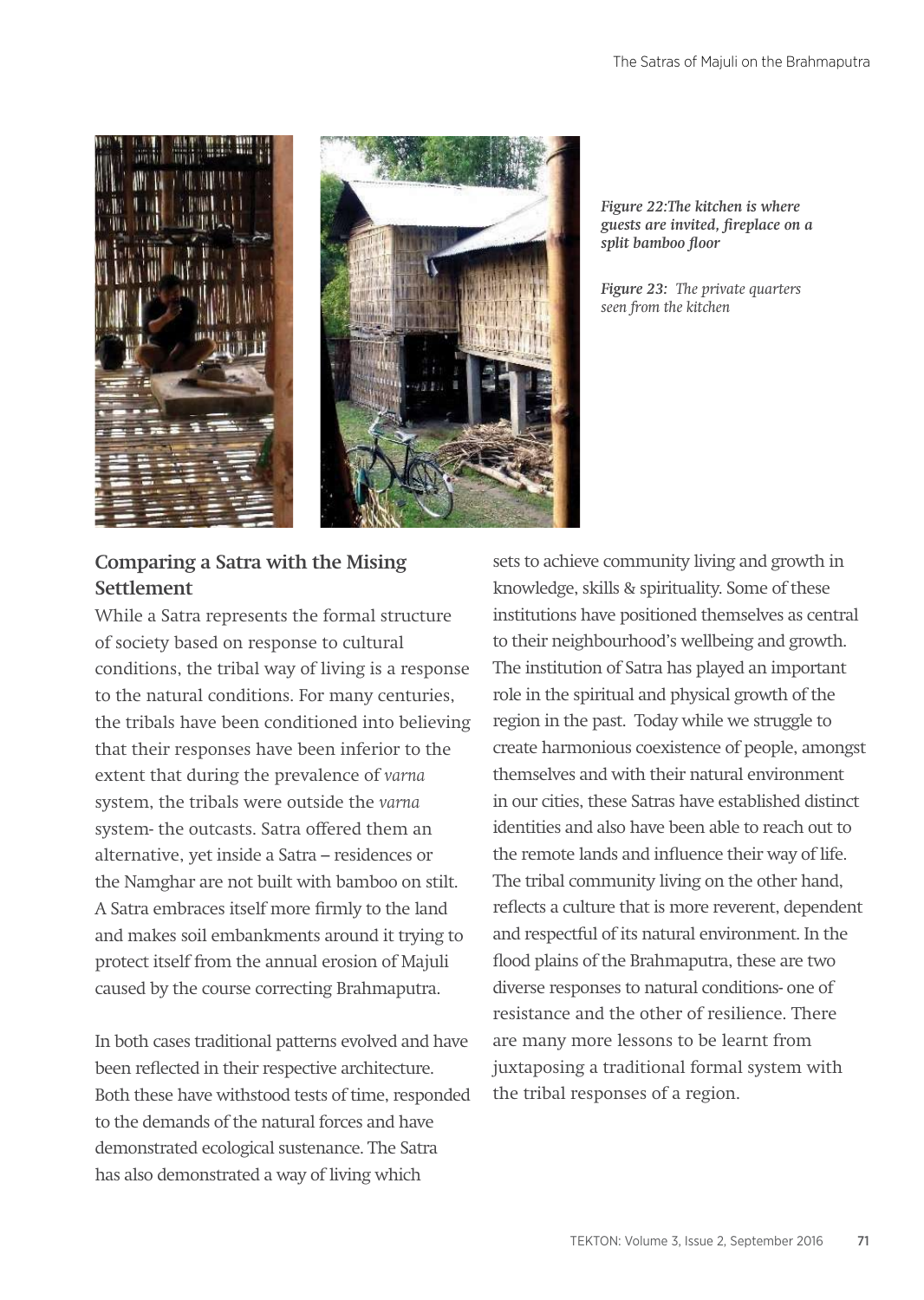# **Documentation- its role in Pedagogy and Conservation**

Documentation is an important tool of conservation especially for an island which faces an almost certain extinction. Experts predict that by the year 2050 the island as we know today will no longer exist and most settlements on the island will have to be relocated to other places. Under threat of constant erosion, many of the Satras on Majuli have already acquired land elsewhere around Jorhat for future relocations. In the event of relocation of the Satra, this work is expected to serve as a valuable document of planning and construction. This documentation is first of its kind on the island and could set the standard for all future documentations.

The pedagogic outcome, which in itself was an evolution of earlier such studies in the institute, further set the bar for such exercises in future. The process of documentation served many interesting roles in the scheme of teaching- learning of architecture as demonstrated by this exercise. These included learning to plan the logistics of long distance travel to a remote place involving multiple modes of transport and then adjusting to a life entirely different from their urban existence. The four days spent on the island was a learning experience for the city students to come to terms with and then meld with the local geography, culture, food and dress.

Further, this exercise involved integration of several discreet courses such as surveying & levelling, construction technology, graphical representation and carpentry workshop- each of them orienting their instruction towards the objectives of this documentation. The students also spent a day on the island searching for three artifacts - which were to be carried back

to Mumbai, around which they would build a narrative for their respective architectural design interventions in the following semester- a house for a character that was imagined through the three artifacts. This ensured that the students did not do the documentation as a distant object/ space but were far more engaged with the stories around the place.

Besides obvious relevance in the cause of creating an awareness of cultural heritage including its preservation, documentation serves a vital role in architectural pedagogy. It plunges the students in a different socio-cultural environment, sensitising them in the process. In the present case, a study of the Satriya way of living and the tribal living patterns has been very important to understand the influences in creating these diverse regional identities in our multicultural landscape. Even though it was important to understand this variation in response to a stimulus, the documentation could do justice to only one in detail- the Satra, the culture perceived to be richer, under threat and which has become synonymous with Majuli.

#### **Acknowledgements:**

The documentation of Majuli was a joint exercise between the students of Kamla Raheja Vidyanidhi Institute of Architecture (KRVIA), Mumbai and Guwahati School of Architecture (GCA). Special thanks to Mr. Abni Das (Trustee, GCA) for taking an initiative in organizing it. KRVIA Faculty accompanying the students on the study trip were Narendra Dengle, Aniruddha Paul, Rohan Shivkumar, Minal Yerramshetty, Vikram Pawar, Shweta Wagh, Shirish Joshi, Ginella George, George Jerry and Bindi Vasavada.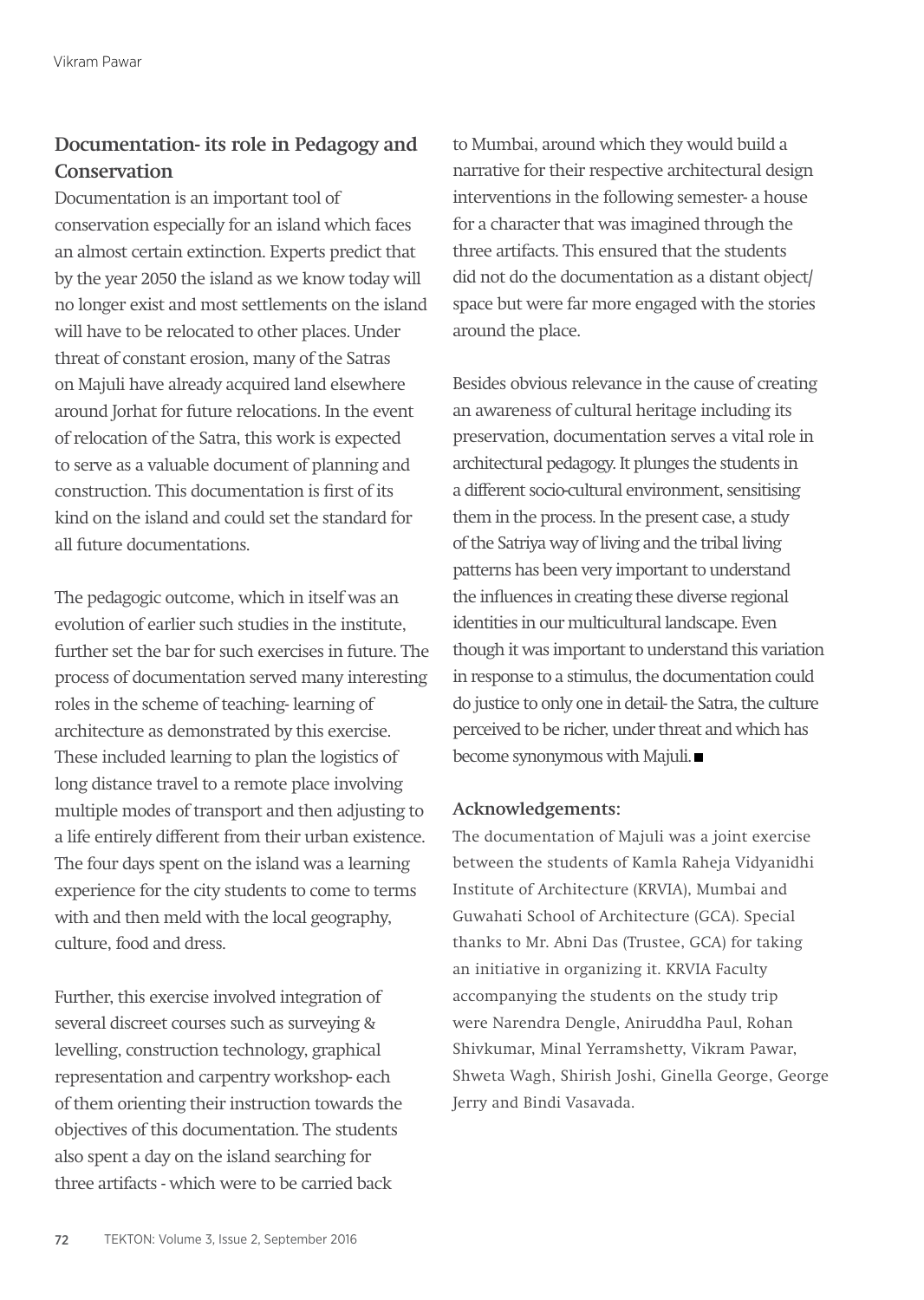#### *Photo Credits:*

The drawings and timber models were prepared by the second year students (2010) of KRVIA, Mumbai and they are a property of the institute. The images of the same are reproduced here with the permission of the institute.

All photographs are by the author.

#### **Notes:**

1 As per WHC- UNESCO, 20,000, USD were approved for the initial study in 2001, but not requested.

2 Vaishnav followers are believers of Lord Vishnu. Vaishnavism and Shaivism are two important sects within Hindu manifold.

3 The worship of Vishnu and his incarnations was prevalent in Assam from early times. The Great Saint Sankardeva referred the earlier Vaishnavism in the 15th century and professed a cult of Bhakti (devotion) and this Neo-Vaisnavism of Sankardeva differed from earlier Vaishnavism which was based on Tantrika rites. Sri Sankardeva and his close disciple Sri Madhabdeva resisted the sacrifice of animals or bloodshed in the worship. They preached to worship only Vishnu or Krishna *(EkSarana Dharma)*. They do not believe that the worship of innumerable Gods and Goddess is essential for earning religious virtues. (Assam State Gazetteer, 1999)

4 Shaivism or the worship of Siva prevailed in Assam from a remote past and it was the popular form of religion both amongst the aboriginals and the Aryanised people before the popularity of Kamakhya the guardian deity of the region. (ibid).

5 Stating from circa 7th century CE, throughout the medieval period, even down to the 18th century, the leading religion of Assam, was Shaktism- worship of the Goddess. Kamakhya is the most holy and famous shrine of the sect, and with its worship was associated the various rites, *mantras, mudras* and sacrifices. According to the KalikaPurna, the genital organ of Sati fell here when her dead body was carried by her husband Siva. (ibid).

**References:**

Barua, A.; Choudhary, R. (eds.). (1999). Assam State Gazetteer, Vol. 1, Gauhati: Govt. of Assam. http:// online.assam.gov.in/documents/10156/172513/ GAZETTEER+OF+INDIA+ASSAM+STATE.+VOL-1.pdf , Accessed on 28th May 2016.

Bhadra, R. K. (2014). Changing and social stratification in rural Assam. Unpublished Thesis, School of Social Sciences, Jawaharlal Nehru University. http://shodhganga.inflibnet.ac.in/ handtle/10603/16505 File 09 chapter 6 [pdf] Accessed on 28th May 2016.

Bordoloi, B.N. et al. (1991). *Tribes of Assam* Vol I, II, II. Tribal Research Institute, Assam.

Chatterji, S. K. (1978). The Eka-sarana Dharma of Sankaradeva: The Greatest Expression of Assamese Spiritual Outlook. In Bhaba Prasad Chaliha (ed.), *Sankaradeva: Studies in Culture Srimanta Sankaradeva Sangha*, reproduced in http://www.bahaistudies.net/ asma/eka\_sarana\_dharma.pdf , accessed on 19th June 2016.

Dutta, S. (2004). Caste Eradication and Birth of New Humanity in Assam: Aniruddhadeva's Role. In Ravi Prasad D.M. and Bhadru D.M. (eds.),*Eradication of Caste and Birth of New Humanity.* Deep and Deep.

Ganguli, K. M. (tr.) (1896). The Mahabharata Book 13: Anusasana Parva, Section XVI. http://www.sacred-texts. com/hin/m13/ , Accessed on 7th June 2016.

Gogoi, L., Borpujari, C. (2014). Problems of River Erosion in Majuli, Assam, India: A Geo- Environmental Analysis. *IMPACT : International Journal of Research in Applied, Natural and Social Sciences* ( IMPACT : IJRANSS ); Nov 30- 2014 2(11), 35-42.

(Abstract ) http://www.impactjournals.us/archives. php?year=2014\_14\_2&id=14&jtype=2&page=14 Accessed on 28th May 2016.

6 http://www.auniati.org/